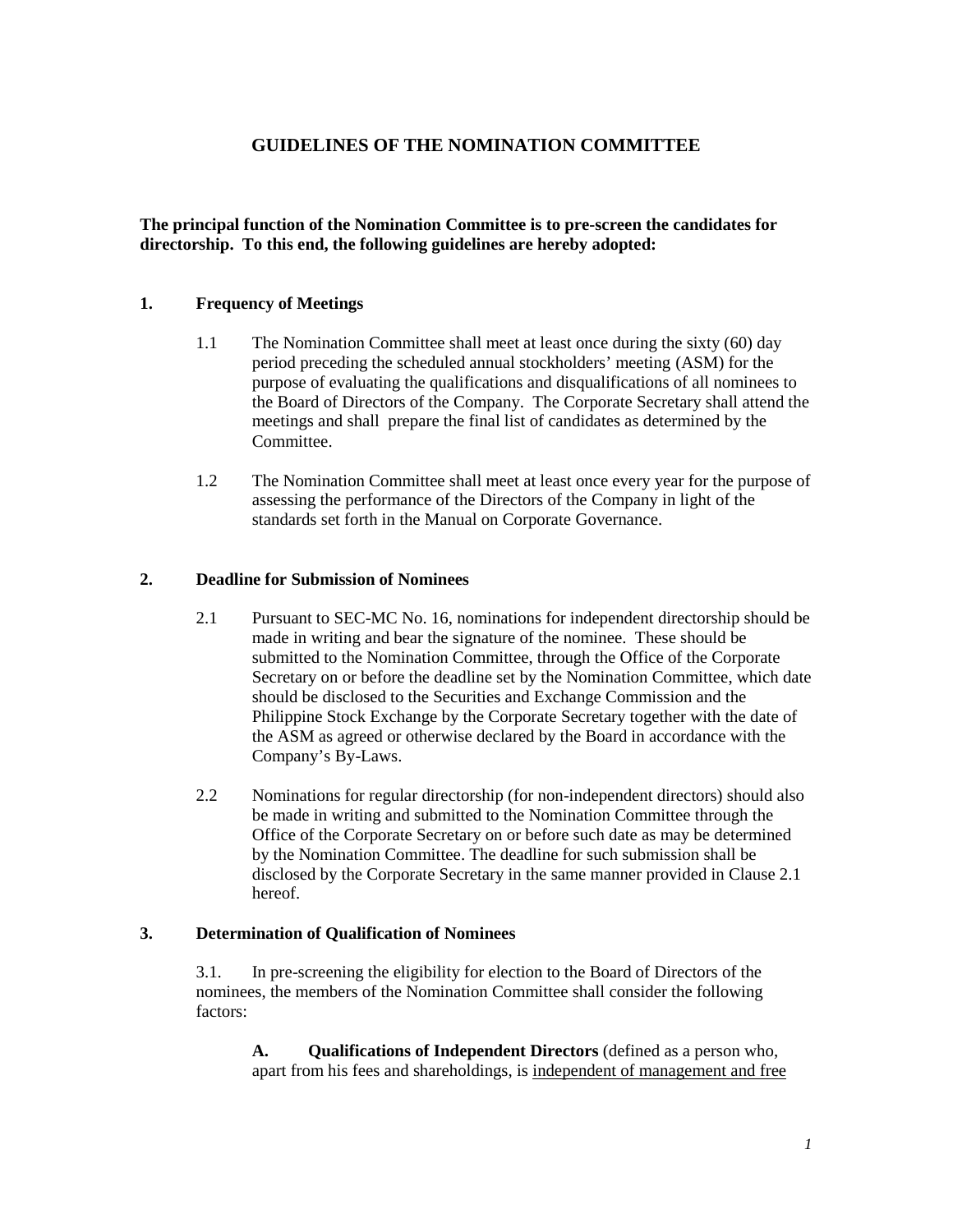from any business or other relations which could, or could reasonable be perceived to, materially interfere with the exercise of independent judgment in carrying out his responsibilities as a director in any corporation:;

- i. Is not a director or officer or substantial stockholder (stockholder owning at least 10% of outstanding shares) of the Company or of its related Companies or any of its substantial shareholders (other than as an Independent Director of any of the foregoing);
- ii. Is not a relative of any director, officer or substantial shareholder of the Company, any of its related companies or any of its substantial shareholders. For this purpose, relatives includes spouse, parent, child, brother, sister, and the spouse of such child, brother or sister;\
- iii. Is not acting as a nominee or representative of a substantial shareholder of the Company, any of its related companies or any of its substantial Shareholders;
- iv. Has not been employed in any executive capacity by the Company, any of its related companies or by any of its substantial shareholders within the last five (5) years;
- v. Is not retained as professional adviser by the Company, any of its related companies or any of its substantial shareholders within the last five (5) years, either personally of through his firm;
- vi. Has not engaged and does not engage in any transaction with the Company or with any of its related companies or with any of its substantial shareholders, whether by himself or with other persons or through a firm of which he is a partner or a company of which he is a director or substantial shareholder, other than transactions which are conducted at arms length and are immaterial or insignificant.

## **B. Qualifications Applicable to all directors, Independent or Regular:**

- i. He shall have at least one (1) share of stock of the Company;
- ii. He shall be at least a college graduate or he shall have engaged or exposed to the business of the Company for at least five (5) years;
- iii. He shall possess integrity/probity; and
- iv. He shall be assiduous (diligent).

#### **C. Disqualifications Applicable to All Directors**

i. Any person finally convicted judicially of an offense involving moral turpitude or fraudulent act or transgressions finally found by the Commission or a court or other administrative body to have willfully violated, or willfully aided, abetted,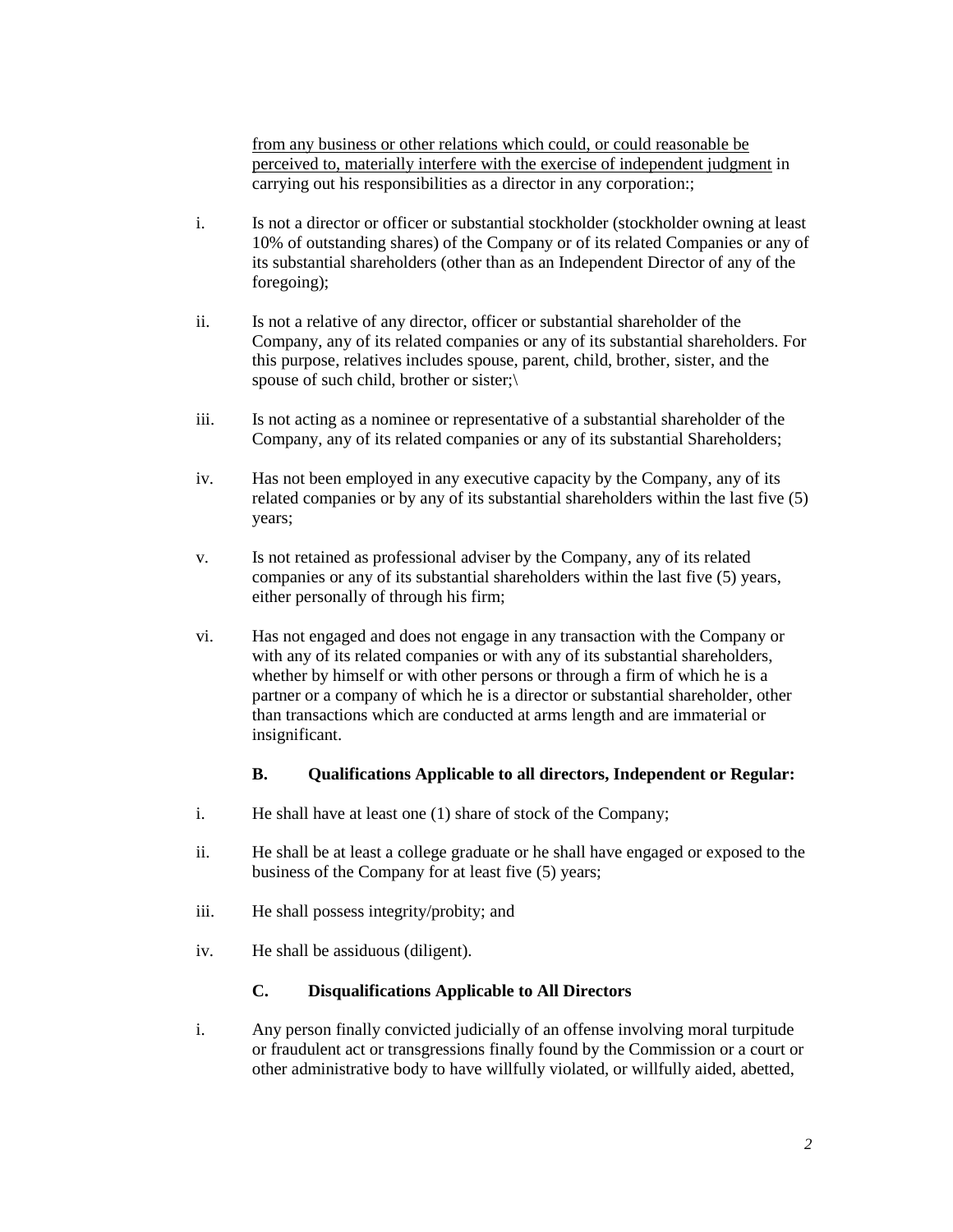counseled, induces or procured the violation of, any provision of the Securities Regulation Code, the Corporation Code, or any other law administered by the Commission or Bangko Sentral ng Pilipinas, or any rule, regulation or order of the Commission or Bangko Sentral ng Pilipinas;

- ii. Any person judicially declared to be insolvent;
- iii. Any person finally found guilty by a foreign court or equivalent financial regulatory authority of acts, violations or misconduct similar to any of the acts, violations or misconduct listed in the foregoing paragraphs; and
- iv. Conviction by final judgment of an offense punishable by imprisonment for a period exceeding six (6) years prior to the date of his election or appointment.
- 3.2. The Nomination Committee will consider the following factors with respect to nominees holding elective or executive positions in other corporation:
- i. The nature of the business of the Corporations which he is a director;
- ii. Age of the director;
- iii. Number of directorships/active memberships and officerships in other corporation or organizations; and
- iv. Possible conflict of interest;
- v. The optimum number of directorship outside the Company shall be related to the capacity of a director to perform his duties diligently in general.
- 3.3 Further to the foregoing qualifications and disqualifications, the following shall be observed:
- 3.3.1 Executive Directors, including the Chairman and CEO, should be "full-time" in the management of the Company's affairs. For the purposes hereof, affiliates or wholly-owned subsidiaries of the Company or corporations controlled by the family of the concerned director shall not be deemed as another corporation.
- 3.3.2. Subject to the foregoing provision, the Company's Directors may be members of as many boards as they may accept or be elected into subject to periodic evaluation by the Nomination Committee

## **4. Temporary Disqualification of Directors**

4.1 During the tenure of an Independent Director, he may be disqualified and removed as such if found that: